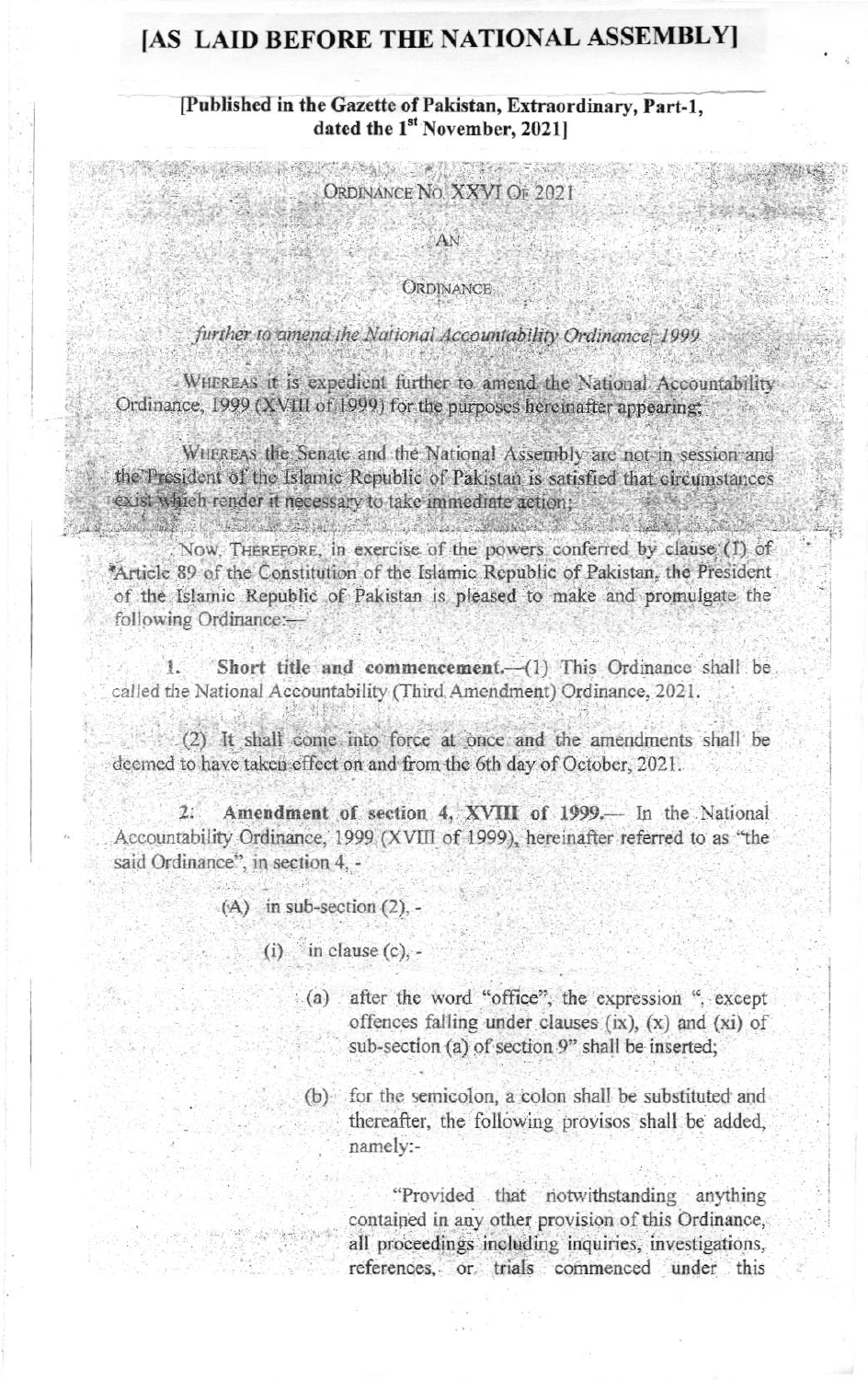Ordinance prior to the 6th day of October, 2021, in relation to an offence under the Anti-Money Laundering Act. 2010 (VII of 2010), shall be dealt in accordance with the provisions of this Ordinance which existed prior to the 6th day of October,  $2021:$ 

Provided further that in relation to any proceeding, including reference or trial covered by the first proviso above, the Courts under this Ordinance shall have jurisdiction to enforce the :Anti-Money Laundering Act, 2010 (VII of 2010)."

 $(ii)$  in clause  $(d)$ .

- (a) after the word "in", the words "performance of" shall be inserted; and
- (b) after the word "work", wherever occurring, the words "or function" shall be inserted; and

 $(iii)$  in clause  $(e)$ , -

- (a) for the word "an" the expression "a decision taken, an" shall be substituted:
- (b) for the word "other", occurring for the second time, the word "such" shall be substituted; and
- (c) after the word "that", occurring for the second time, the expression "decision," shall be inserted; and
- (B) in sub-section (3), after the expression "sub-section (2)", the expression "(a)" shall be inserted.
- (C) after sub-section (3), the following new sub-section (4) shall be added, namely:-

"This section shall have effect notwithstanding anything contained in any other provision of the Ordinance.".

Amendment of section 5, Ordinance No. XVIII of 1999. In the 3. said Ordinance, in section 5, in clause (o), before the word "unless", the words "means all natural persons and" shall be inserted: